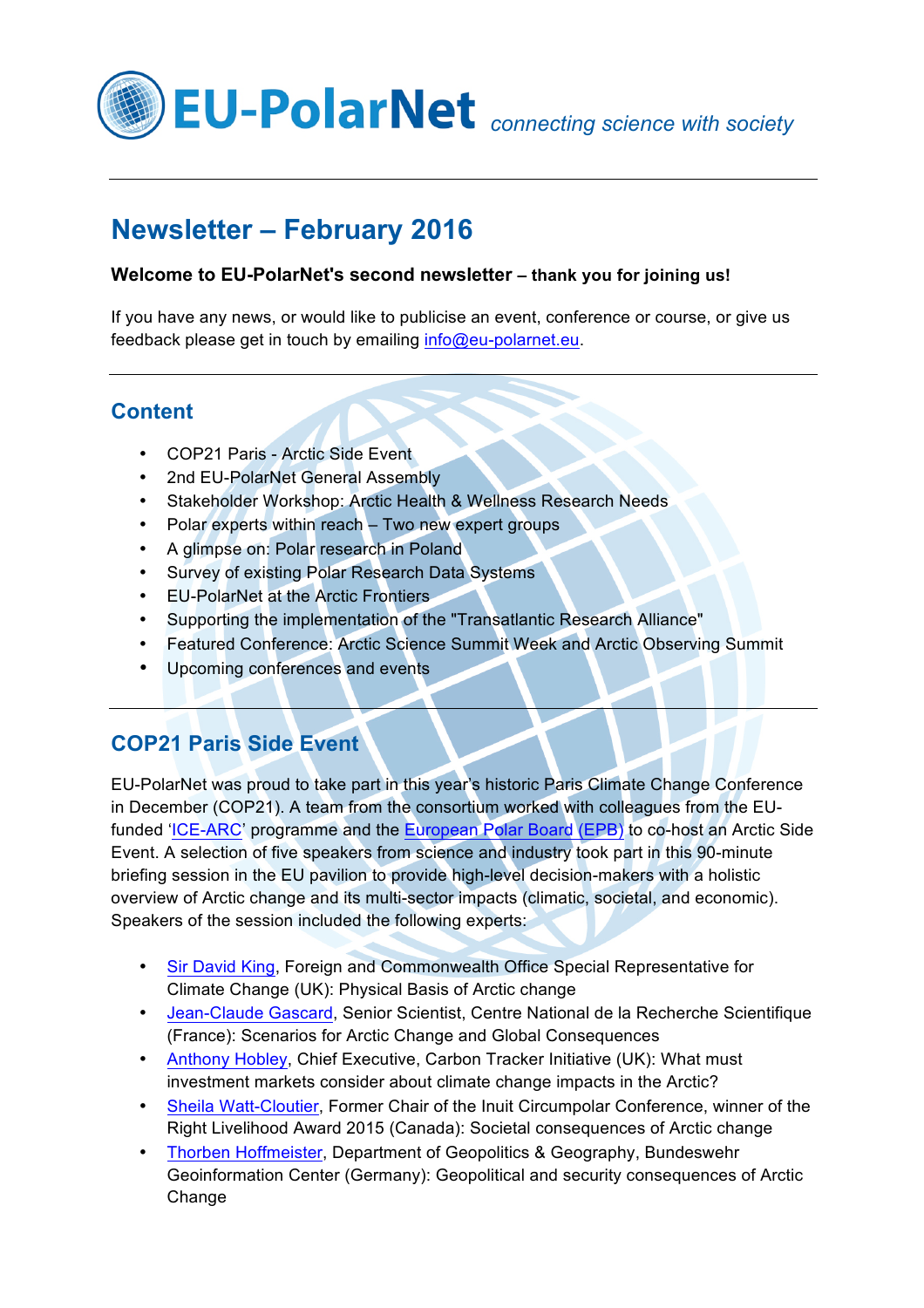<span id="page-1-0"></span>This successful Arctic Side Event attracted more than 100 people and the European Commission reported that this had been the most popular event held in its pavilion. Tweets tagged to [#ArcticCOP21](https://twitter.com/hashtag/ArcticCOP21?src=hash) give a flavour of the event with pictures of the speakers in action and you can read more about the side event programme on the [EU-PolarNet website.](http://www.eu-polarnet.eu/news-and-events/conferences-and-workshops/cop21-side-event.html)

Denis Didier, Senior Research Scientist at CNRS, represented EU-PolarNet at the Side Event. He says: "The aim of our session was to stimulate new thinking and raise awareness of the importance of the Arctic. In previous COP meetings the Arctic has not featured strongly enough, and this side event went some way towards highlighting the increased prominence of Arctic issues for European and global society. The representation of indigenous populations was a particular strength and added fundamental value, while the other high-calibre speakers who ranged from scientists to economists to geopolitical commentators were able to stimulate discussion that crossed the boundaries between science and society."

## **2nd EU-PolarNet General Assembly**

One year into the project, it is time for the second EU-PolarNet General Assembly, which coincides with this year's Arctic Science Summit Week in Fairbanks, Alaska. Divided into two parts, the morning session is closed and project internal, whereas anyone interested in the work of EU-PolarNet is welcome to the open afternoon session. A special focus of the second part of the meeting will lie on the project's stakeholder mapping, the identification of research priorities for European polar science and the development of a coordinated European Polar Data Infrastructure.

**Date**: Sunday, 13th March 2016 **Time**: 1.30pm - 5pm open part **Location**: Bunnell Building, Schaible Auditorium /Fairbanks, Alaska

## **Stakeholder Workshop: Arctic Health and Wellness Research Needs**

An important aspect of EU-PolarNet is 'connecting science with society', under which dialogue and cooperation with relevant Arctic stakeholders will ensure their input to the formulation of this research programme. AMAP will organize four annual stakeholder workshops to identify and formulate key Arctic research needs over the next five years. The first workshop will be held on 12 March 2016 in Fairbanks, Alaska in association with the Arctic Science Summit Week 2016. The central theme of this workshop is research needs associated with the health and wellness of Arctic residents.

The workshop will convene approximately 50 participants with expertise and/or interest in the topics ultimately chosen for the workshop. The meeting will be held in a round-table setting, with a short, focused introduction to each topic followed by discussion that will lead to the identification of key research needs. If there is a need and the venue holds the possibility, break-out groups may be established on the main topics to explore them in greater detail, with final reporting to the plenary.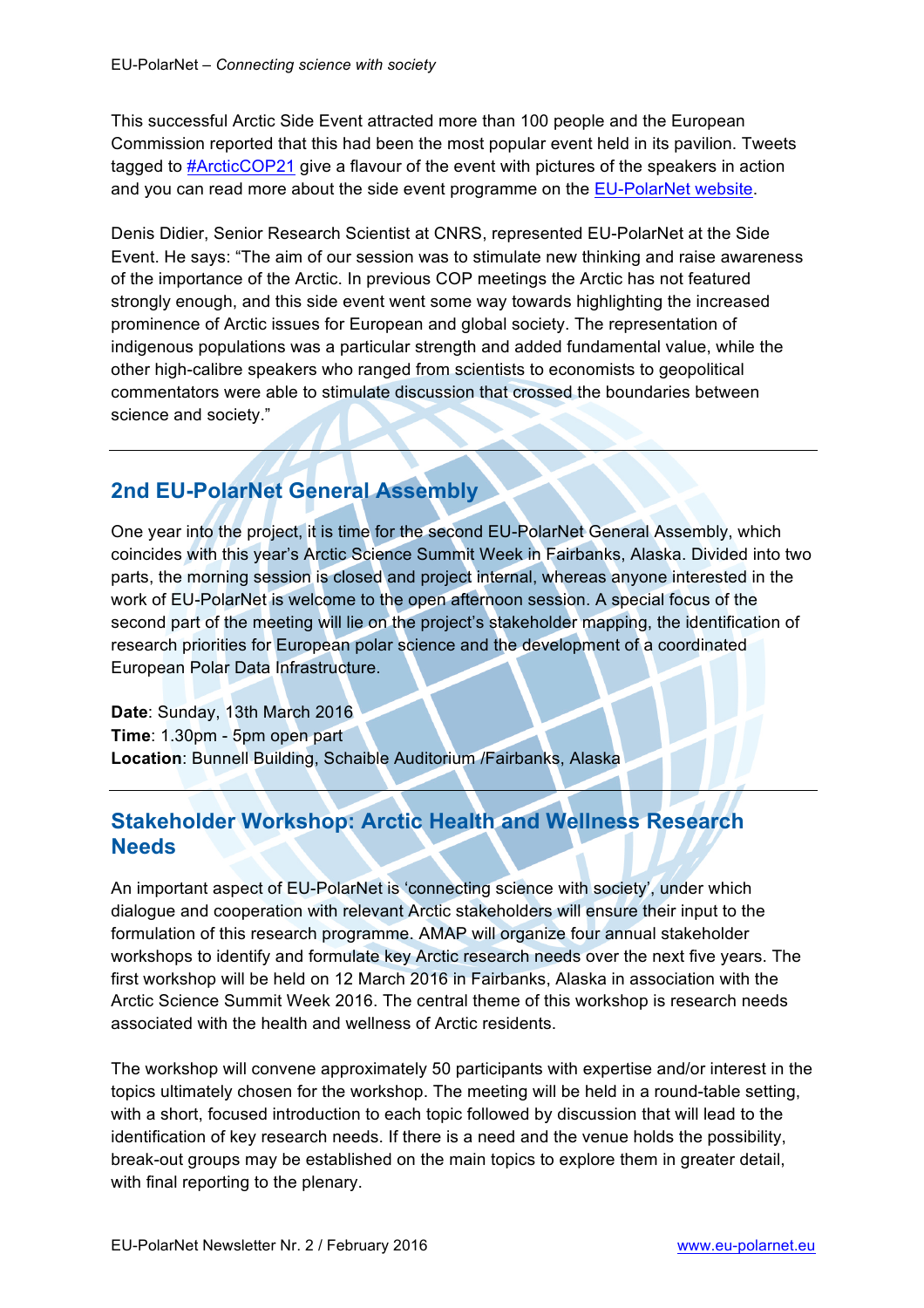<span id="page-2-0"></span>If you are interested in participating in the workshop, please send a brief note on your background to Janet Pawlak: jpawlak@dahm.dk

For the full **meeting agenda** please visit th[e EU-PolarNet website.](http://www.eu-polarnet.eu/news-and-events/conferences-and-workshops.html#c516)

**Date**: Saturday, 12th March 2016 **Time**: 9am - 5pm **Location**: Duckering Building, Room 252 /Fairbanks, Alaska

**Sneak preview**: The second stakeholder workshop will be held in association with the ICES Annual Science Conference in Riga on 20th or 21st September. A link to the call for papers for the scientific session half of this workshop is below. This session will be held in the morning and the stakeholder workshop will follow in the afternoon, during which research needs will be discussed based on the scientific papers in the morning session and any other information that may be presented.

ICES call for papers: http://www.ices.dk/news-and-events/asc/ASC2016/Pages/Themesession-P.aspx

### **Polar experts within reach – Two new expert groups**

Two expert groups have been established within the past months, which will support the EU-PolarNet consortium in its strategic decisions, in brokering new partnerships and in giving advise to the European Commission and national policy makers: The External Expert Advisory Board and the Policy Guidance Panel.

#### **The External Expert Advisory Board**

The EU-PolarNet Advisory Board brings together six external polar leaders – all experts in their various fields, ranging from natural sciences, to politics, tourism and cultural heritage. This composition makes the Advisory Board an ideal body to stimulate new collaborations with international partners and organisations. The main task of the Advisory Board will hence be to advise EU-PolarNet in questions related to the implementation of a Transatlantic Research Alliance and to the cooperation with third countries. Furthermore the members will closely cooperate with the project's Executive Board and the Management Support Team to assist in strategic steering decisions and policy developments. Finally, the Advisory Board will critically review and give feedback to the project progress, reflected mainly in the deliverables, in order to ensure their relevance and excellence.

The board members were nominated and appointed by the EU-PolarNet General Assembly. In total the project participants nominated more than 30 polar experts. From this list of nominees the Executive Board carefully selected six people, striving to establish a well**‐** balanced board in terms of Arctic and Antarctic issues, male and female board members and in regard to their areas of expertise.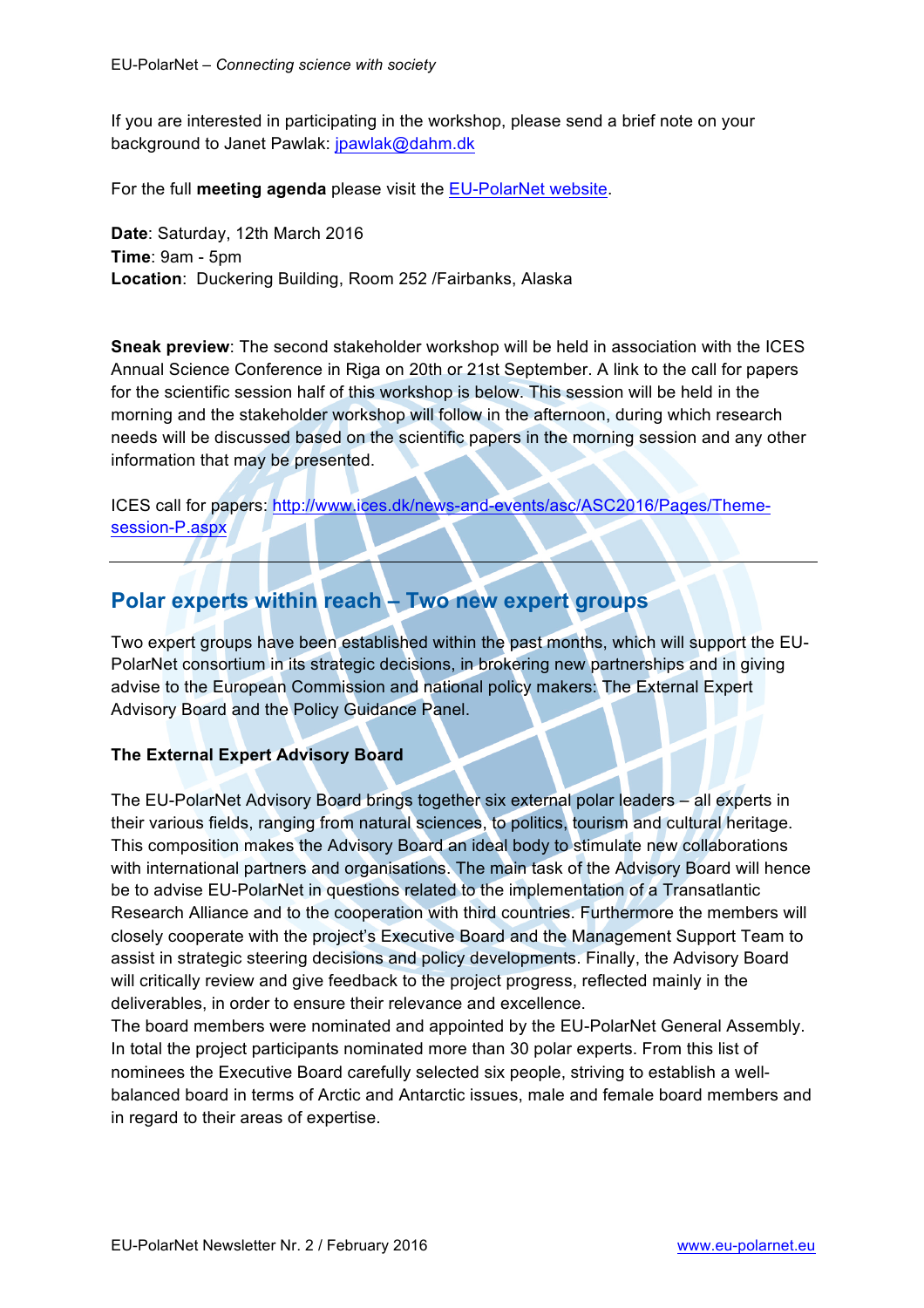The appointed members of the Advisory Board are:

- David Scott (President of Polar Knowledge Canada)
- Kim Crosbie (Executive Director IAATO)
- Carlota Escutia (ECORD Science Coordinator and Vice-Chair ECORD Science Support and Advisory Committee)
- Susan Barr (IASC President, Norwegian Directorate for Cultural Heritage)
- Fran Ulmer (Chair of the U.S. Arctic Research Commission)
- Steven Chown (Head of the School of Biological Sciences at Monash University)

Renuka Badhe, the Executive Secretary of the European Polar Board will chair the board.

The first meeting for the Advisory Board will take place at the second EU-PolarNet General Assembly, on March 13th, which is held in conjunction with this year's Arctic Science Summit Week in Fairbanks, Alaska.

### **The Policy Guidance Panel**

The Policy Guidance Panel was implemented to provide evidence-based advice whenever the European Commission or other decision makers approach EU-PolarNet with policyrelated questions. The panel thus has to react ad hoc to upcoming requests on pressing polar related policy issues, while ensuring that its views and services are in line with the consortium needs. In order to meet the diversified requirements, the 14 appointed panel members represent different key sectors of the Polar Regions.

The members of the Policy Guidance Panel are:

- Chair: Frej Sorento Dichmann (Danish Agency for Science, Technology and Innovation, Denmark)
- Deputy Chair: Björn Dahlbäck (Swedish Polar Research Secretariat, Sweden)
- Deputy Chair: Michał Łuszczuk (Polish Academy of Sciences, Poland)
- Jane Francis (British Antarctic Survey, UK)
- Naja Mikkelsen (Geological Survey of Denmark and Greenland, Denmark)
- Nalan Koc (Norwegian Polar Institute, Norway)
- Vito Vitale (National Research Council, Italy)
- Heidi Kassens (GEOMAR, Germany)
- Denis-Didier Rousseau (French National Centre for Scientific Research, France)
- Yves Frenot (Institut polaire français Paul Emile Victor, France)
- Halldor Johannssen (ArcticPortal, Island)
- Gonzalo Vieira (Instituto de Geografia e Ordenamento do Território, Portugal)
- Gertrude Saxinger (Austrian Polar Research Institute, Austria)
- Christine Valentin (World Ocean Council)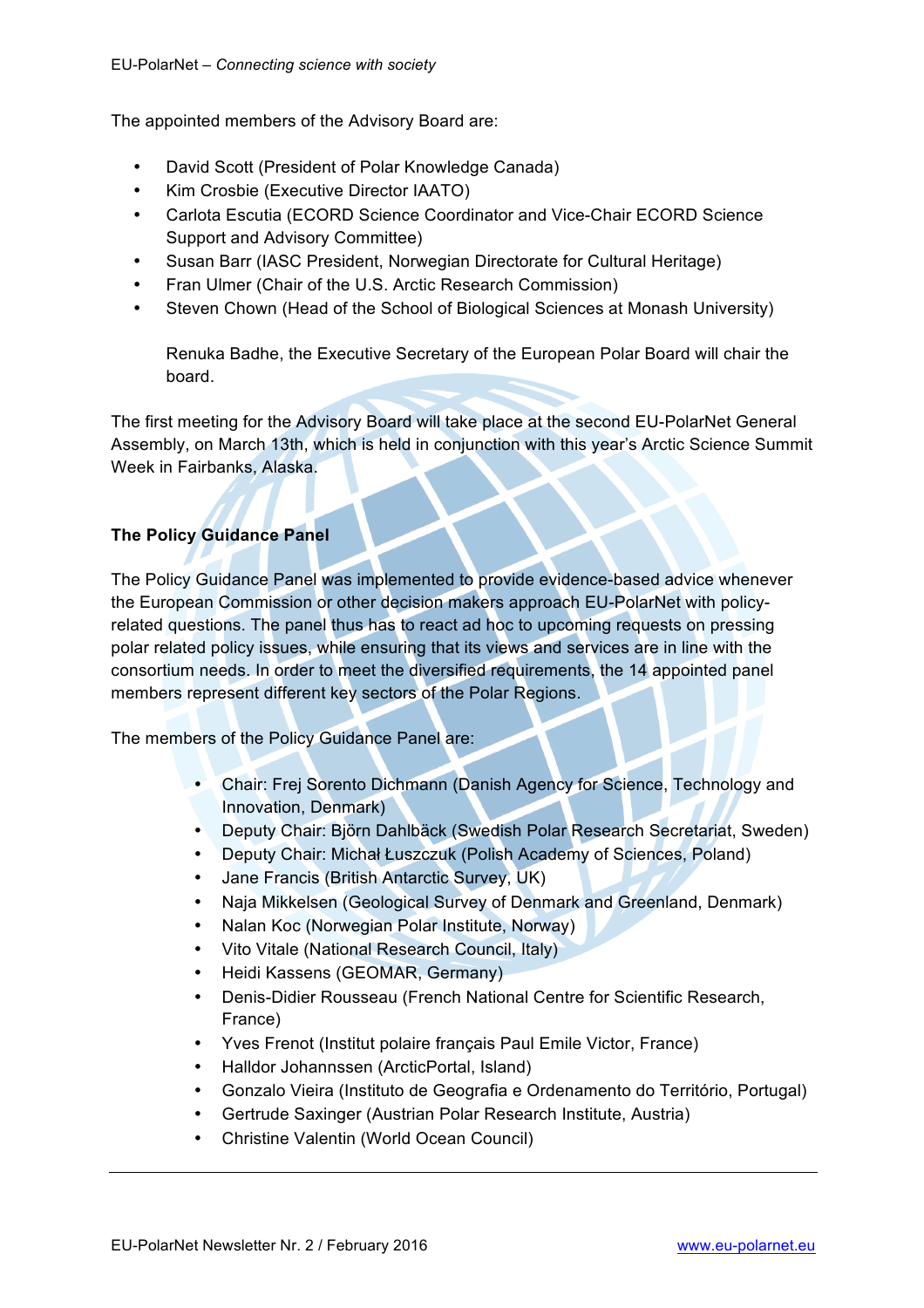## <span id="page-4-0"></span>**A glimpse on: Polar research in Poland**

– given by Maja Lisowska, Executive Director of Secretariat at the Polish Polar Consortium

#### **Roots and milestones of Polish polar research**

The tradition of polar research in Poland goes back to the 19th century, when Polish scientists - political prisoners (Jan Czerski, Aleksander Czekanowski, Benedykt Dybowski and others) explored the Far East and North of the Russian empire. Some of the most important dates in Polish polar research are the following:

- 1897-1899 Belgian Antarctic Expedition led by Adrien de Gerlache, the first winter expedition in the Antarctic. Two Polish scientists, Henryk Arctowski and Antoni Bolesław Dobrowolski took part, together with Roald Amundsen and others.
- 1932-1933 First Polish polar expedition (Czesław Centkiewicz, Władysław Łysakowski, Stanisław Siedlecki) to Bear Island as a contribution to the 2nd International Polar Year (geophysical research).
- 1957-1958 (3rd International Geophysical Year) The Polish Polar Station in Hornsund, Svalbard, was established, later named after the leader of the founding expedition, Stanisław Siedlecki; first wintering in the station. Expedition to Bunger Oasis in the eastern Antarctica.
- 1977 H. Arctowski Polish Antarctic Station on King George Island, South Shetland Islands, established.
- 1978 Polish Polar Station in Hornsund, Svalbard, started operating as a full year research station.

#### **Motivation - why do Poles study polar regions?**

Certainly, there is more than one answer to this crucial question. The top list includes:

- scientific curiosity;
- searching for better understanding of processes that formed the Polish landscape in recent geological past and are still active in the High North;
- monitoring of contemporary trends in climate and environmental changes in high latitudes which affect other parts of the globe, including the territory of Poland;
- Advising policy-makers to take responsible, knowledge-based decisions in relation to the polar issues discussed in international fora.

Polish scientists contribute to the worldwide network of research and monitoring of land and marine environments in polar zones. The results of these studies are crucial for understanding the dynamics of environmental and social changes all over the globe.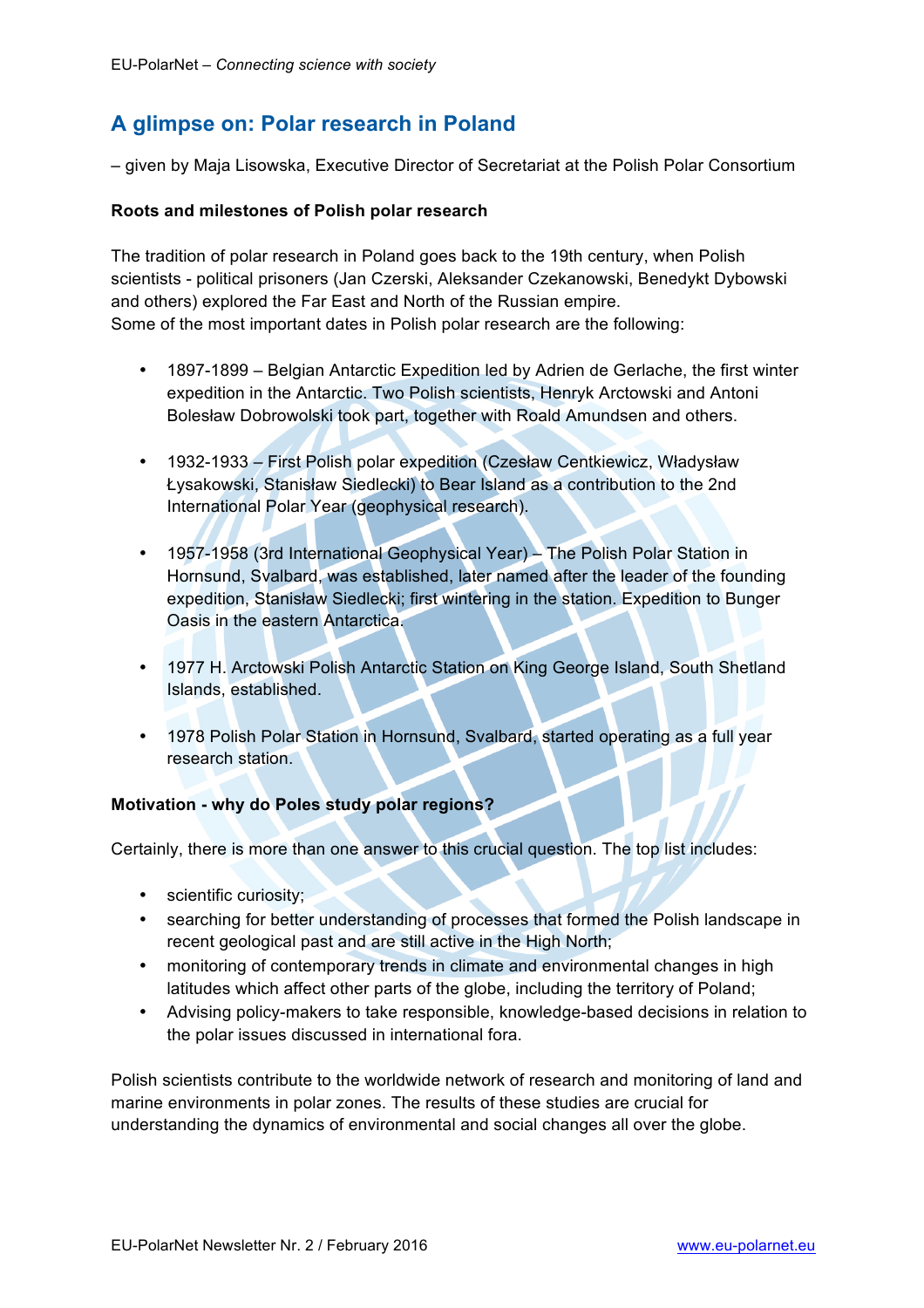#### **How is the polar community in Poland set up?**

The current number of researchers conducting polar-connected research in Poland oscillates around 400, affiliated to about 25 academic and research institutions. Additionally, some Polish researchers located abroad collaborate with their colleagues in Poland on regular basis. That makes quite a big and diverse community. The scope of research covers a vast range of disciplines, including: geology, meteorology, climatology and paleoclimatology, glaciology, geography, oceanography, marine and terrestrial ecology, botany and zoology, social sciences and humanities. Polish polar scientists and research institutions actively cooperate at an international level, being involved in research and monitoring programs.

[Learn more about the Polish polar community and important institutions](http://www.eu-polarnet.eu/european-polar-science/europe-and-the-polar-regions/polish-polar-research.html#730)…

#### **Workplace or a second home? - Research stations and vessels**

Polish polar research activities are concentrated in, though not limited to, two areas with Polish permanent research infrastructure: the Svalbard archipelago in the Norwegian Arctic and the South Shetland Islands in the Southern Ocean.

#### *Research infrastructure in Svalbard:*

- All-year Polish Polar Station Hornsund, operated by the Institute of Geophysics, PAS (long-term observations in meteorology, seismology, glaciology, Earth magnetism, ionospheric research, atmospheric physics, optics, environmental chemistry; shortterm research project in various disciplines)
- Summer stations operated by universities: Nicolaus Copernicus University Polar Station in Kaffiøyra, AMUPS - Adam Mickiewicz University Polar Station in Petuniabukta, Marie Skłodowska-Curie University Station in Calypsobyen (website in Polish), University of Wrocław Polar Station (website in Polish)
- Research vessel s/y Oceania, operated by the Institute of Oceanology, PAS. Oceania, built in 1985, is a sailing research vessel used for research expeditions in the Baltic and the European Arctic - and mostly in the Svalbard region (hydrography, optics, aerosols, acoustics, chemistry, biology)

#### *Research infrastructure in South Shetlands, Antarctica:*

• all-year H. Arctowski Polish Antarctic Station, King George Island, operated by Institute of Biochemistry and Biophysics, PAS (long-term observations in: oceanography, geology, geomorphology, glaciology, meteorology, seismology, biology, ecology; short-term research projects in various disciplines)

All research stations are involved in numerous international research and monitoring programs.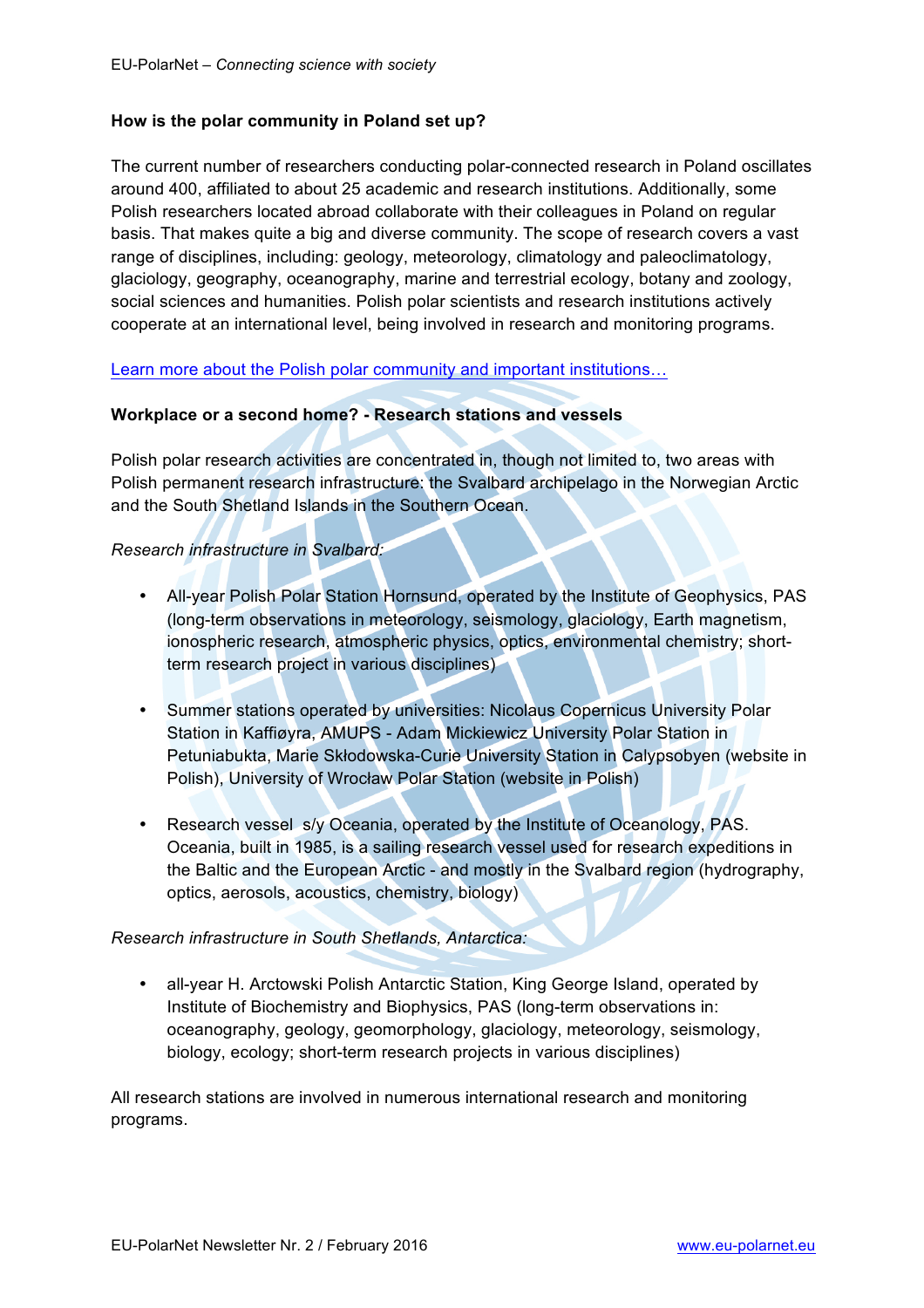#### <span id="page-6-0"></span>**What are the current initiatives in Polish polar research**

In recent years, major effort was put to strengthen cooperation between research institutions, and beyond the polar community - with industry and policy makers. Establishing of the Polish Polar Consortium was one of the outcomes of this effort. Currently, three projects are running under the umbrella of the Consortium and in cooperation with the Committee on Polar Research, PAS:

- Polish Snow Program and initiative of cooperation in Svalbard based on advanced activity with long-term research and databases of Polish research groups in Svalbard, aiming at developing standardised measurement protocols, filling up knowledge gaps in snow science, and contributing to international monitoring.
- Polish Polar Database creating an integrated multidisciplinary meta-database, digitalization of historical datasets.
- National Polar Research Program for the next decade. The work on the Program, started in early 2014 and should be finished till the end of the 2016. The Program will serve as a roadmap in planning research projects, and will be vastly used when collaborating between the scientific community, industry and policy-makers.

### **Survey of existing Polar Research Data Systems**

Which polar research data systems and infrastructures exist in Europe? What are their standards and good practice baselines, which policies do they follow and which scope do they have? These are the questions EU-PolarNet members Serge Scory from the Royal Belgian Institute of Natural Sciences and Stefano Nativi from the Florence Institute of Atmospheric Pollution Research currently are getting to the bottom of.

To get the full picture of existing polar research data systems, they set up a survey, which is especially targeted towards managers of existing data management systems. With their help Serge Scory and Stefano Nativi hope to gain a complete overview of data management systems from all branch of sciences – from social sciences, to ecology, chemistry, etc.

The first survey round ends on February 8th 2016. Then the collected information will be analysed and presented to the European Commission and the international polar community. Nonetheless, the survey will remain open and incoming information continuously reviewed.

The objective of the resulting overview is to promote and improve open access and interoperability for the polar research domain, paving the way towards a coordinated European polar data infrastructure.

Click here for more information about the survey and to participate: https://eupolarnetd31.typeform.com/to/hcxYeH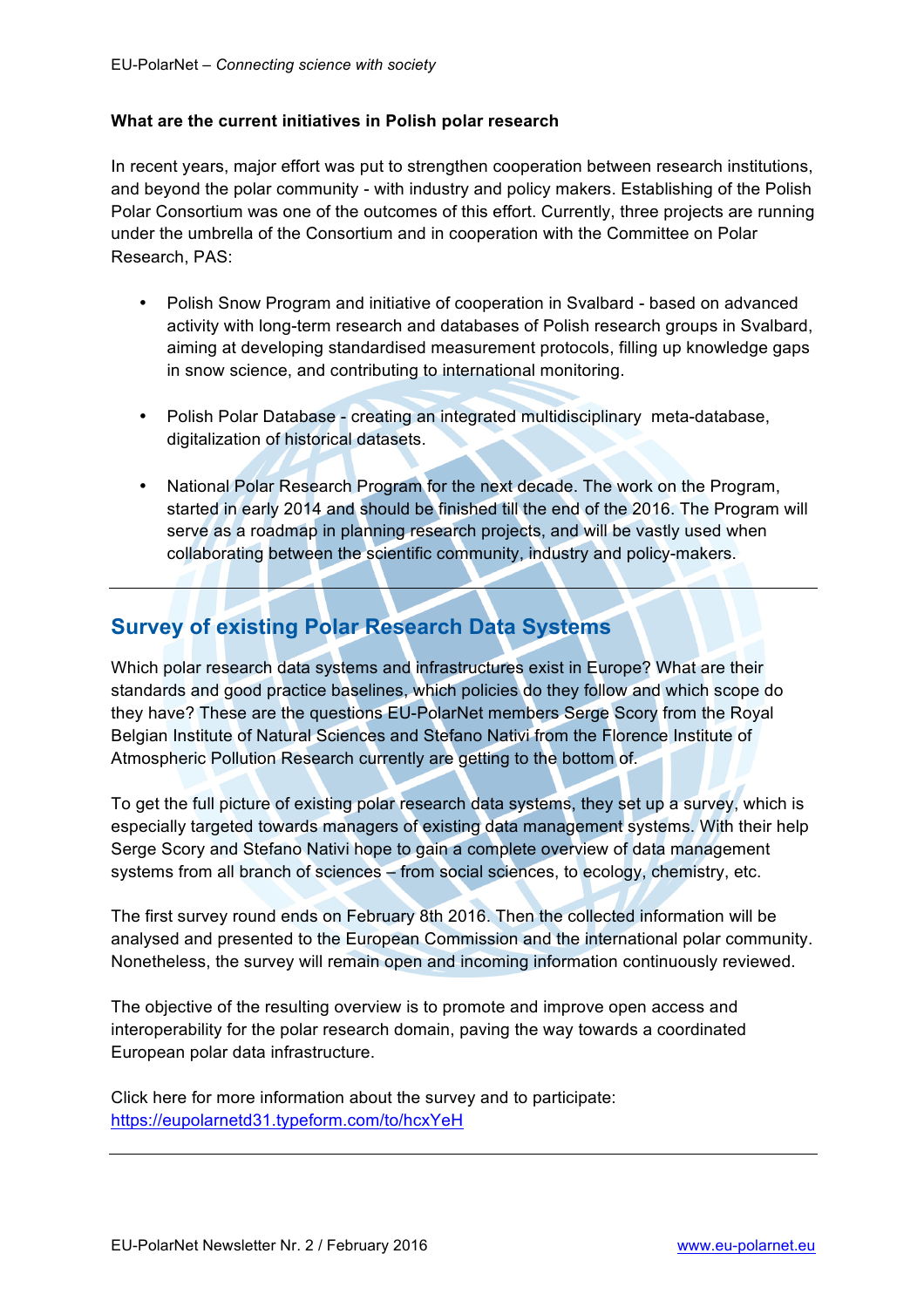## <span id="page-7-0"></span>**Arctic Vision: EU-PolarNet @ Arctic Frontiers**

EU-PolarNet's project manager, Nicole Biebow, joined the panel for this year's Arctic Frontiers breakout session on 'Arctic Visions'. Asked to share a European research view, she kicked off her presentation with an insight to the European Commission's four key considerations for Arctic research. These being:

- increasing predictive capabilities through improving the quality, the frequency and the geographic coverage of sustained observations;
- facilitating open science, meaning open access to research infrastructure, to data and to scientific results;
- establishing a true and open international cooperation;
- involving indigenous people, local communities, and the relevant stakeholders in a sustainable development agenda.

These considerations, she stated, have led to three calls dedicated solely to Arctic research. EU-PolarNet was thereby involved in shaping those calls and will also support the European Commission in identifying polar topics for the work programme 2018 – 2020.

The second focus of her talk Nicole put on what might be one of the project's largest challenges and yet the one that could result in the biggest output: the implementation of a sustained and on-going dialogue with all relevant polar stakeholders. By looking at a word cloud created from an EU-PolarNet document on stakeholder engagement, she illustrated that most interaction will involve Arctic stakeholders –the most prominent actors standing out from the cloud being indigenous people and interest groups. The graph further highlighted two key points essential to a sustained dialogue: communication and understanding. This dialogue, she continued, is momentarily carefully prepared by mapping potential stakeholders.

To watch the entire Arctic Vision session, please visit: https://mediasite.uit.no/Mediasite/Play/c5369ba84fbf409abb1f11da86d31bf91d

## **Supporting the implementation of the "Transatlantic Research Alliance"**

One of the tasks within EU-PolarNet's Work Package 1 is to support the European Commission in implementing the "Transatlantic Research Alliance" in regard to Arctic Research with the US and Canada. To inform North American colleagues about EU-PolarNet and the possibilities of cooperation with European researchers in Horizon2020 projects, EU-PolarNet participated in two large conferences in North America at the end of 2015: ArcticNet and the American Geophysical Union's (AGU) Fall Meeting.

The Canadian [ArcticNet](http://www.arcticnet.ulaval.ca/) colleagues gave EU-PolarNet a unique opportunity to present the project's objectives and the European interests in cooperating with Canadian researchers: They invited project manager, Nicole Biebow, for a plenary talk at their Annual Scientific Meeting, which took place 07th to 11th December 2016 in Vancouver.

Directly after the ArcticNet meeting, EU PolarNet organised a Town Hall Meeting at the AGU Fall Meeting in San Francisco to liaise with the US Polar Community. Additionally, Nicole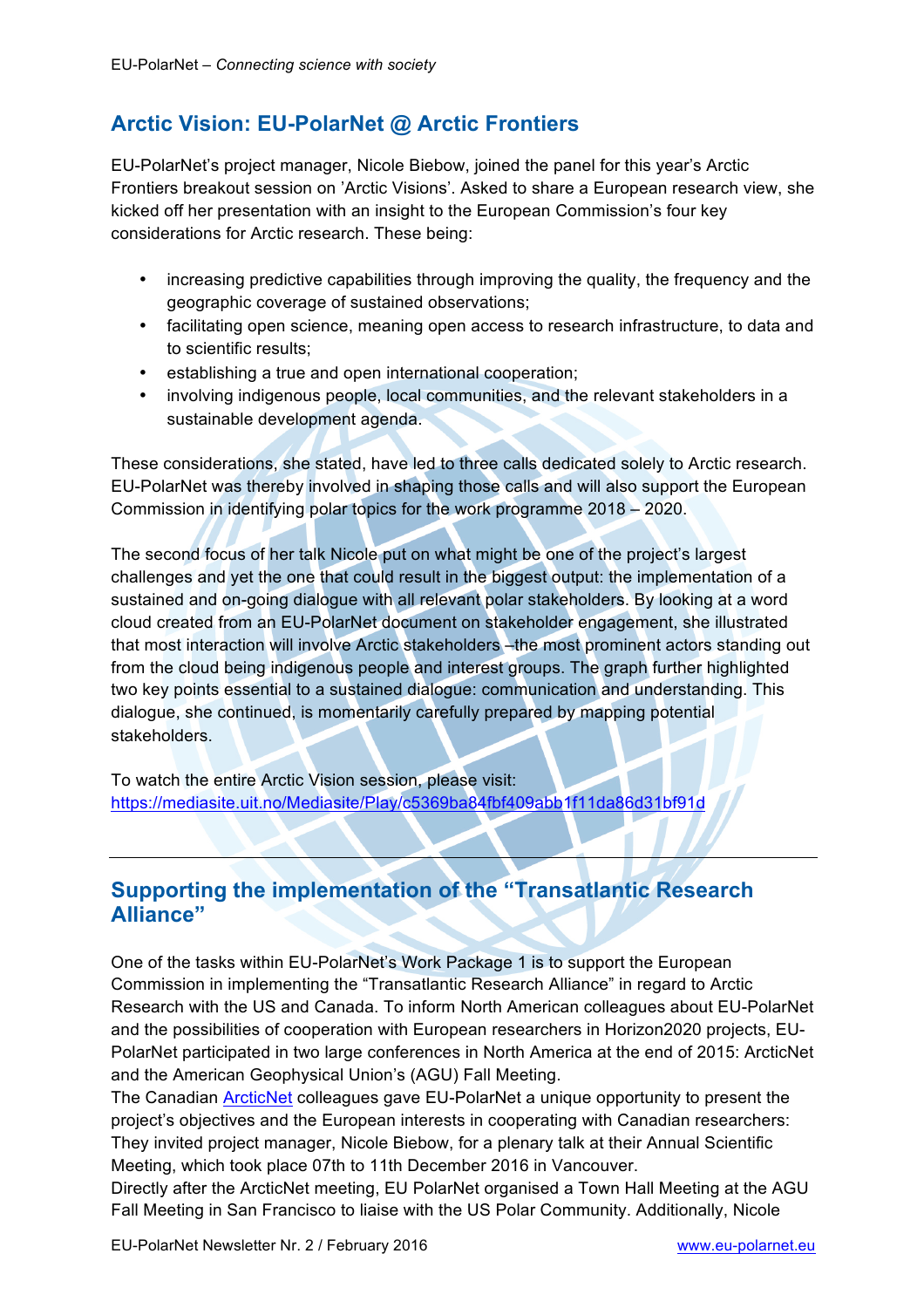<span id="page-8-0"></span>Biebow was invited to introduce the current Arctic calls within Horizon2020 at the Town Hall Meeting of the NSF Division of Polar Programs and to present EU-PolarNet in the AGU Session "Looking to the Future of Antarctic and Southern Ocean Research".

### **Featured Conference: Arctic Science Summit Week and Arctic Observing Summit**

The Arctic Science Summit Week and the Arctic Observing Summit will take place in Fairbanks, Alaska, this year. We got some interesting information on the conferences and the first International Arctic Assembly Day from Kristin Timm from the University of Alaska Fairbanks, which we would like to share with you.

#### **Exciting Program Developing for the 2016 Arctic Observing Summit**

The third Arctic Observing Summit (AOS) will be held from 15-18 March 2016 at the University of Alaska Fairbanks. It will be held in conjunction with the 2016 Arctic Science Summit Week and the Arctic Council's Senior Arctic Officials meeting. The Arctic Observing Summit is a high-level, biennial summit that aims to provide community-driven, sciencebased guidance for the design, implementation, coordination and sustained long-term (decades) operation of an international network of Arctic observing systems.

The program for the 2016 Arctic Observing Summit is developing to address urgent and broadly recognized needs of Arctic observing across all components of the Arctic system, including the human component. Each day of the summit will include a plenary session with keynote speakers, including leading scientists from several nations, including:

- Konrad Steffen, Swiss Federal Research Institute
- Naomi Harada, Japan Agency for Marine-Earth Science & Technology
- Lene Kielsen Holm, Greenland Climate Research Centre
- Peter Pulsifer, National Snow and Ice Data Center
- Barbara Ryan, Group on Earth Observations
- David Grimes, World Meteorological Organization
- Stephen Volz, National Oceanic and Atmospheric Administration

The first day will provide background on the Arctic Observing Summit, previous Summit recommendations, overviews of Arctic observing activities, and progress in Arctic observations. On the second day, the plenary session will highlight the key findings from the white paper submissions, including priorities, challenges, and progress for each AOS theme.

The 2016 Arctic Observing Summit themes include:

- Strategies for sustained support of long-term Arctic observing
- Technology and innovation for sustained Arctic observations
- Contributions of the Private Sector and Industry to sustained Arctic observations
- Actor and Stakeholder engagement and needs in sustained Arctic observations
- Arctic Observations in the context of Global Observing initiatives
- Interfacing Traditional Knowledge, Community-based Monitoring and Scientific Methods for sustained Arctic observations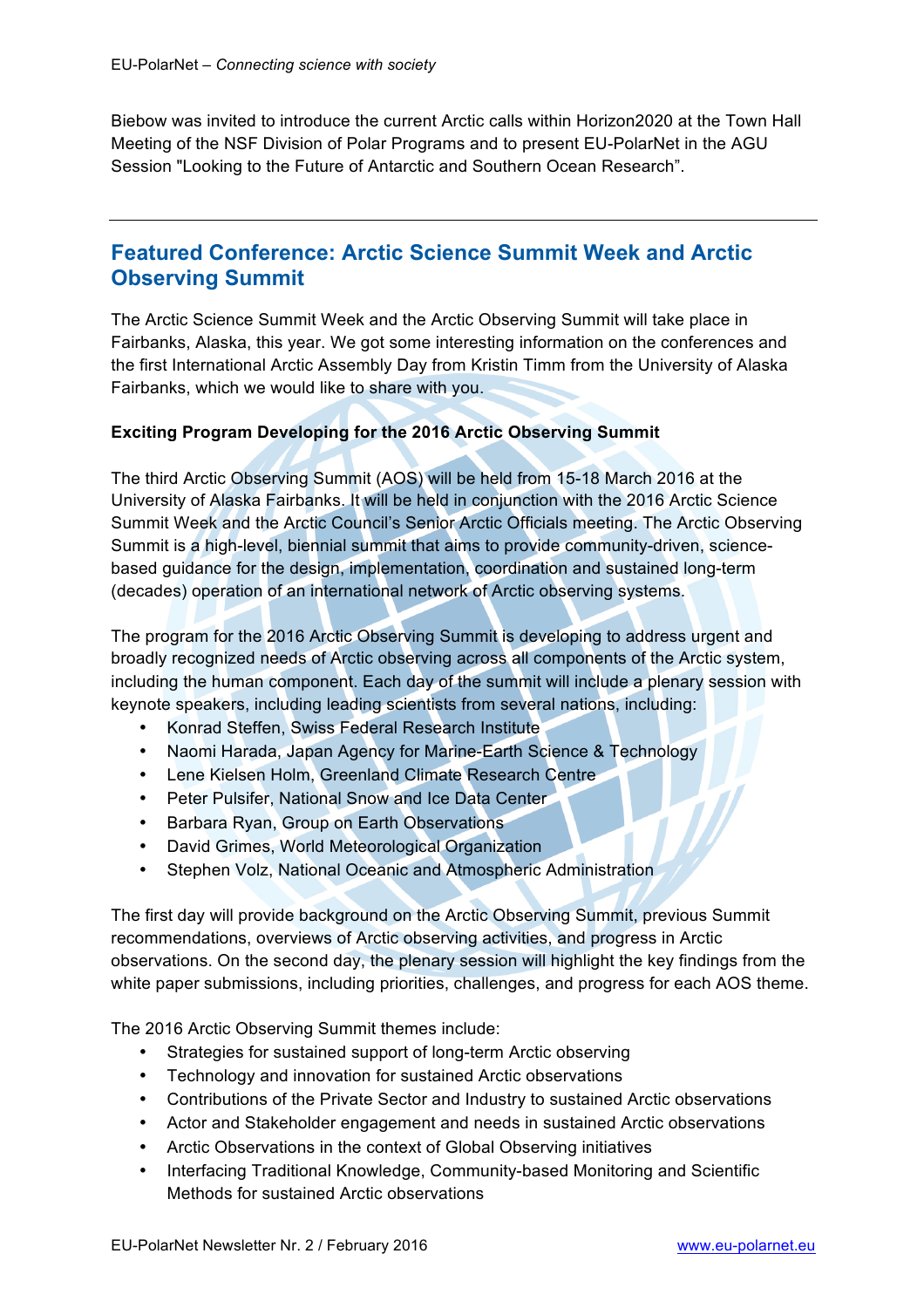Plenary sessions will be followed by thematic breakout sessions in the afternoon. Breakout sessions will be a place for discussion and iteration in order to focus the input from the white papers and statements.

The final day of the summit will be used to synthesize the results and discussions from the summit, including findings from breakout sessions and crosscutting issues relevant to implementation, collaboration, priorities, gaps, and sustained support for an international Arctic Observing System.

More information about the program is available at: http://www.arcticobservingsummit.org/general-schedule

#### **Arctic science and policy leaders to speak at International Arctic Assembly Day**

*By: Kristin Timm, University of Alaska Fairbanks*

Local, state, national and international policy makers, scientists, indigenous people, and other experts and stakeholders from within and outside the Arctic are invited to participate in the first International Arctic Assembly Day to be held on March 15, 2016 at the University of Alaska Fairbanks.

"It will be a wonderful opportunity to hear the visionary perspectives of those who are helping to guide our nations' in addressing the challenges of a rapidly changing Arctic," said Larry Hinzman, UAF Vice Chancellor for Research and the coordinator for the International Arctic Assembly Day.

The one-day event will harness the expertise of high-level officials who will be attending several international science and policy meetings in Fairbanks that week, including the Arctic Science Summit Week, Arctic Observing Summit and the Arctic Council's Senior Arctic Official's meeting. Distinguished speakers include U.S. Ambassador David Balton, Minister Plenipotentiary for Greenland Inuuteq Holm Olsen, U.S. Ambassador Mark Brzezinski and leading scientists and diplomats from about a dozen nations. Marcus Carson, a Senior Research Fellow at the Stockholm Environment Institute will discuss his research on change processes and obstacles involved in developing policy responses to climate change.

"International Arctic Assembly Day provides a great opportunity for those working within and alongside the Arctic Council to exchange ideas with a broad spectrum of people and organizations studying the Arctic and seeking solutions to the most important issues facing the region today," said U.S. Senior Arctic Official Julie Gourley. "Holding the International Arctic Assembly alongside the Senior Arctic Official's meeting provides a unique opportunity to enhance understanding of and support for the Arctic and its peoples."

Presenters, panels and discussions will examine how the people of the Arctic, researchers and policy makers can best work together to respond to a rapidly changing Arctic. The meeting comes at a time when increased tourism, shipping, resource extraction and other commercial and military activities in the Arctic are creating opportunities and challenges for state, national and international governing bodies. Information to make policy decisions is in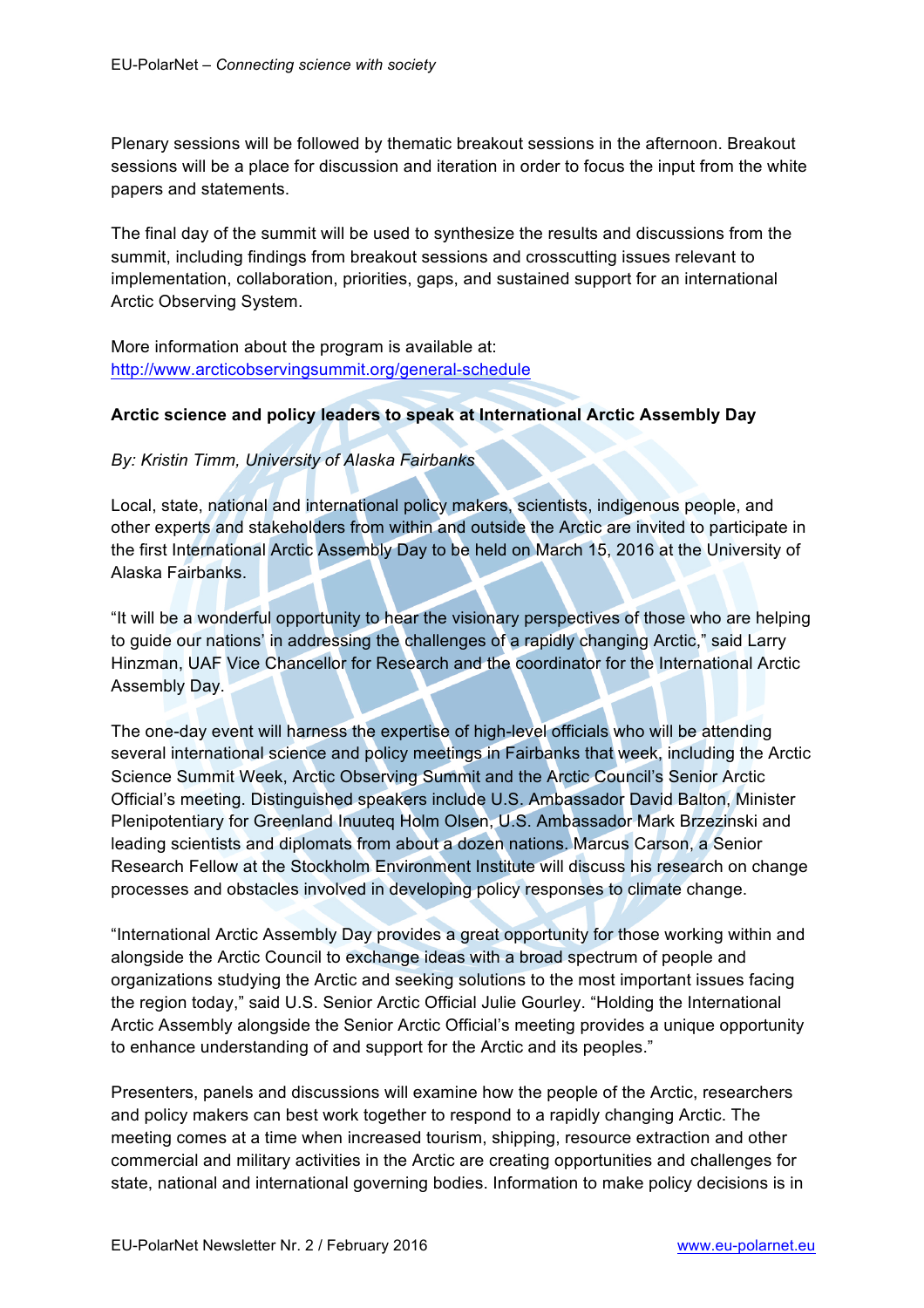<span id="page-10-0"></span>frequent demand, but the connection between research and policy is far from a strait line and often includes significant obstacles.

Broad participation is encouraged for the International Arctic Assembly Day. The International Arctic Assembly Day is included in the registration for the 2016 Arctic Science Summit Week or Arctic Observing Summit. A one-day registration option is available for anyone else who would like to attend. Registration includes the conference program, lunch, breaks and an unprecedented opportunity to network with international Arctic leaders in science and policy.

The International Arctic Assembly Day will also be live streamed from the Arctic Science Summit Week website. Discussion and questions will be encouraged from both in person and online participants.

The day will conclude with a banquet to celebrate the Arctic and international cooperation through cultural performances, remarks from Arctic leaders and a meal with many locally sourced foods from around Alaska.

The International Arctic Assembly Day agenda is available online at: https://assw2016.org/about/assembly

### **Remember to register for the 2016 Arctic Science Summit Week and Arctic Observing Summit by March 1!**

All meeting participants are required to register for the conference. There are several registration options available, including one-day registration, just ASSW (12-15 March), just AOS (15-18 March), and full week registration (12-18 March 2016). Online registration will end on 1 March – so don't delay!

Begin your online registration: https://assw2016.org/register

### **Upcoming conferences and events**

**Ocean Sciences Meeting Date**: 21st – 26th Feb 2016 **Location**: New Orleans, USA More information: http://osm.agu.org/2016/

#### **Arctic ECRA workshop**

**Date**: 25th (13:00) – 26th Feb 2016 (16:00) **Location**: Brussels, Rue du Trône 98 (Helmholtz Association) More information: http://ecra-climate.eu/index.php/collaborative-programmes/arcticecra/arctic-events